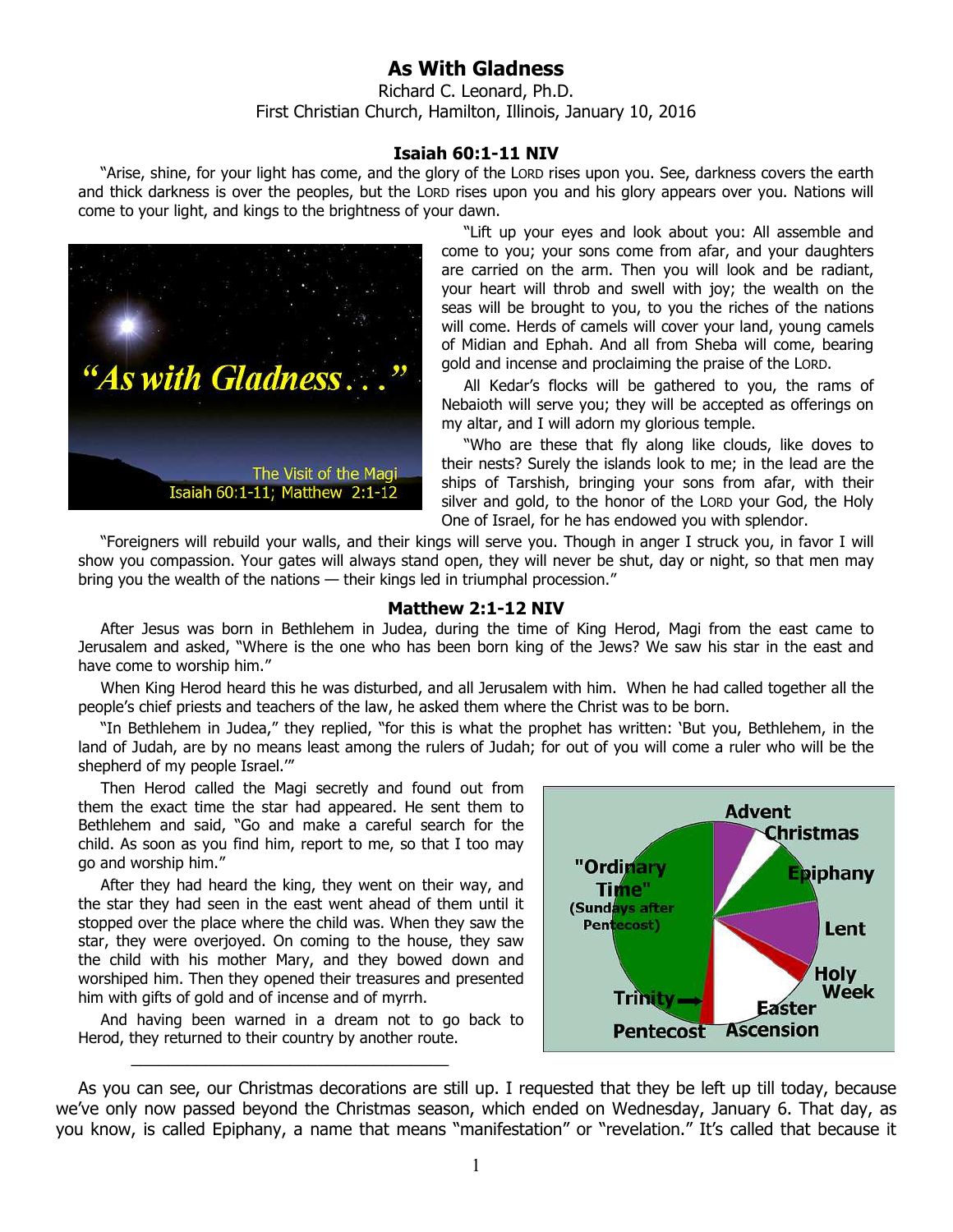was the visit of the Magi, the three "wise men" or "kings," that was the first manifestation of Jesus to the Gentiles, or people outside of Israel. Today is the first Sunday after Epiphany, and after today we'll change the altar color over to green which is the color for the new season. To me, the green color of Epiphany symbolizes growth — the growth of the Christian faith outside of its Jewish framework and into the world at large.

Although we often see Nativity scenes, on Christmas cards or in Christmas pageants, that show both the shepherds and the Magi present, these two groups didn't visit the infant Jesus at the same time, and the Gospels relate their stories separately. Luke tells us about the visit of the shepherds, while Matthew relates the story of the journey of the Magi. And it's clear that the Magi came to Bethlehem some time later, perhaps as long as two years after the birth of Jesus.



How do we know that? First of all, they came from the "East" or Orient — not the Far East but the Near East, an unspecified region but possibly from Mesopotamia or modern-day Iraq. After they saw the star it would have taken them some time to trek around the Fertile Crescent and down to Judea. They wouldn't have gone straight across the Syrian Desert, but would have taken that roundabout route through the north so they could be sure of obtaining water and supplies as they traveled. Also, Matthew tells us that the cruel and paranoid King Herod, when he heard about the birth of a child who might be a rival "king of the Jews," ordered all baby boys in Bethlehem who were two years old or younger to be murdered. This suggests that Jesus could have been born as much as two years before the Magi arrived. Furthermore, when these

"wise men" found Jesus he and his parents were living in a house, according to Matthew; they were no longer at the stable behind the inn where the shepherds had visited Jesus at his birth.

If you go to Bethlehem today, by the way, and visit the Church of the Nativity they will show you the traditional birthplace of Jesus in a cave underneath the altar. That's not so far-fetched as we might think, because the Bethlehem region has numerous caves and they were often used to stable livestock. So it might

be the actual place of Jesus' birth, although it's been worked over with garish decorations and doesn't look anything like it would have appeared two millennia ago.

After the Magi left, as I mentioned, Herod ordered what's traditionally called "the massacre of the innocents," all those poor little boys who happened to be born near the time of Jesus' birth. That event is observed on different days around this time of year in various Christian bodies, and is known as "Holy Innocents." Matthew tells us that Joseph and Mary took Jesus down to Egypt, out of Herod's jurisdiction, when they learned of the threat. But when they heard that Herod had died they didn't return to Bethlehem, because Herod's son Archelaus had taken his place. Instead they moved back to Nazareth, under a different ruler, where they had lived before Jesus was born.



All these details are interesting because they help us date the birth of Jesus. As you know, Jesus wasn't born in the year One. The calendar we use today in the Western world is known as the Gregorian Calendar, instituted in 1582 by Pope Gregory XIII. It was a correction of the Julian Calendar that goes back to the time of Julius Caesar, but Christians developed the practice of numbering the years after the birth of Jesus, AD or Anno Domini, the "year of our Lord." However, the people who calculated the time of the birth of Jesus didn't get it exactly right. Historical research indicates that Jesus was born some time before the year One. For one thing, we know that King Herod (known as "Herod the Great") died in what we now call 4 BC. If the Magi visited Herod around two years after Jesus' birth, then Jesus could have been born around 6 BC. So where are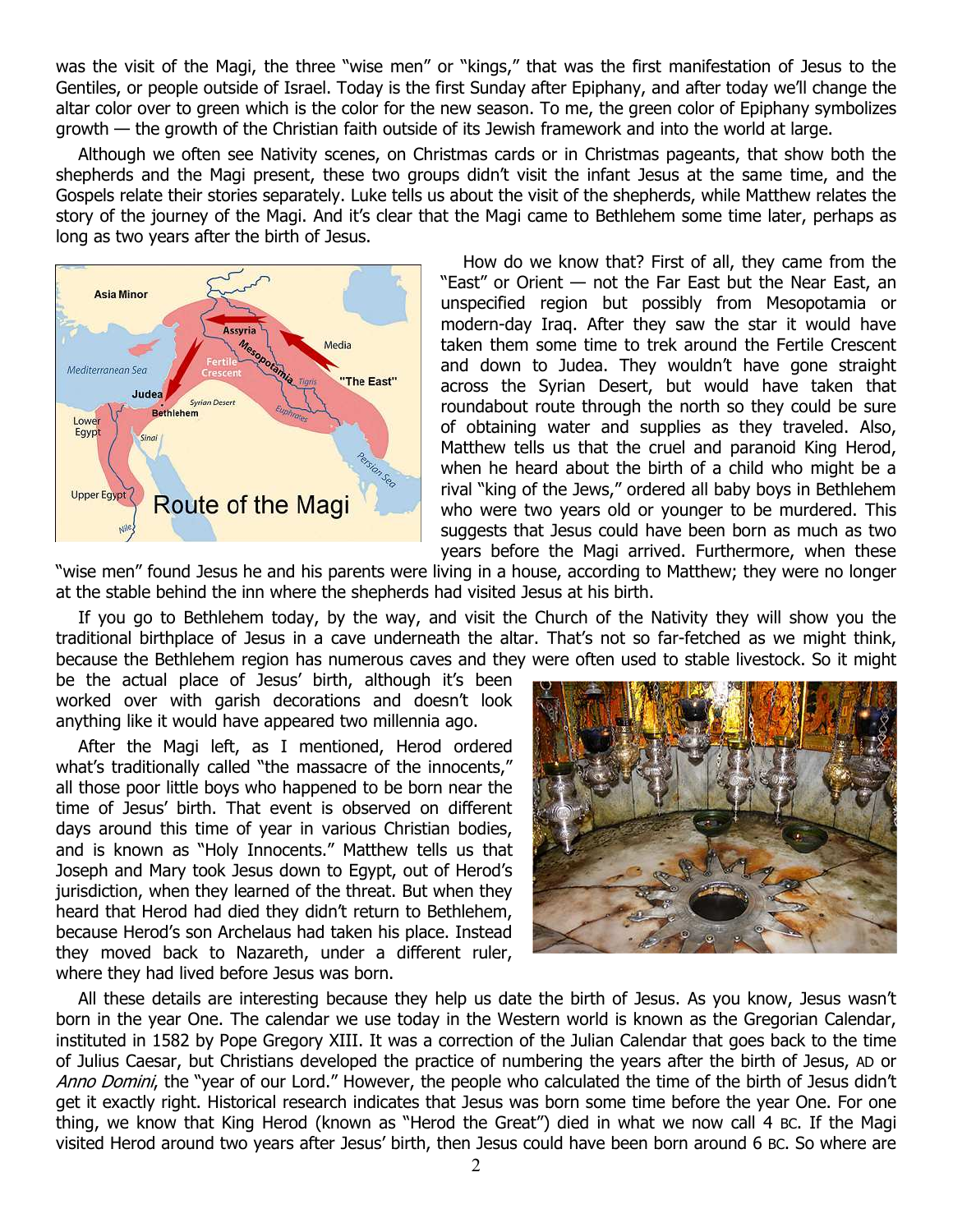we today, having just ended the year 2015? Add 6 to 2015 and you get 2021 years since the birth of Jesus; but that's not right since there's no year Zero, so subtract one from that and you get 2020. Do you remember the discussion in 1999 about what might happen to computers, etc. when the calendar rolled around to 2000 and brought us into the third millennium AD? Whatever the technological issues of the calendar transition, when 2000 came we had already been in the third millennium after the birth of Jesus for five years.

But let's get back to the Magi, those mysterious figures from the East whom we sometimes call the "three kings" or "wise men." What do we know about them? Actually, very little. We know that the Magi were a class of priests or astrologers — people who studied the stars for guidance, as did the Magi in Matthew's account. They weren't Jewish, of course, because the Law of Moses specifically forbids worshiping the heavenly bodies or using them as a guide for making life decisions (Deuteronomy 17:3). These Magi came from distant land somewhere to the east of Judea, as we've said. Somehow they knew about the Hebrew Scriptures, and their expectation of a new King or Messiah who was to arise, and when they observed the star of Bethlehem they realized that something was up. (As to exactly what the star of Bethlehem was, several theories have been proposed but we won't go there today.)



Were these priestly astrologers prepared to abandon their own religion, whatever it was, in order to worship the "king of the Jews?" Records indicate that the Magi of the ancient world were more like technicians today; they were priests, but they were prepared to exercise their skills in whatever religious environment they found themselves  $-$  just as, today, you might ask a technician to fix your computer regardless of whether it had Windows, Macintosh, Linux or some other operating system. These Magi we read about in the Gospel found the "king of the Jews" and, we are told, they worshiped him and offered their gifts. What did they do after that? Did they "change their operating system" to biblical faith only? Did they go on to serve only the God of Israel? Did they eventually become Christian believers if they lived to hear of Jesus'

resurrection? Legends about them abound, and they've even been given traditional names: Balthasar, Caspar, and Melchior. But nobody knows what really happened to them after their visit to Bethlehem. All we have is this brief account Matthew gives us. But their visit to Bethlehem was the Epiphany, the revelation of Jesus to the nations of the world. It was the anticipation of Jesus' message to his disciples after his resurrection: "Go into all the world and preach the good news to all creation" (Mark 16:15).

We think we know more about these mysterious visitors from the Orient than we really know! How many of them were there? Matthew doesn't tell us there were three of them; we get that number from the three gifts they offered: gold, frankincense, and myrrh. Did they ride on camels? Matthew doesn't state that, either; that idea comes from the prophecy we read from Isaiah 60, for verse 6 (RSV) states, "A multitude of camels shall cover you, the young camels of Midian and Ephah; all those from Sheba shall come. They shall bring gold and frankincense, and shall proclaim the praise of the LORD."

Were these mysterious figures not only Magi but kings? That also comes from Isaiah 60:3 (RSV): "And nations shall come to your light, and kings to the brightness of your



rising." That wonderful prophecy in the Book of Isaiah about the return of God's glory to Zion, the sanctuary of Israel, has lent its color and imagery to our picture of the visit of the Magi. But that's perhaps as it should be, for the coming of Jesus with his gospel of the kingdom of God was, indeed, the return of God's glory to the nation he had chosen to serve him, but which had turned away and failed to fulfill the mission to which the Lord had called them when he called their forefather Abraham to bless all peoples of the earth.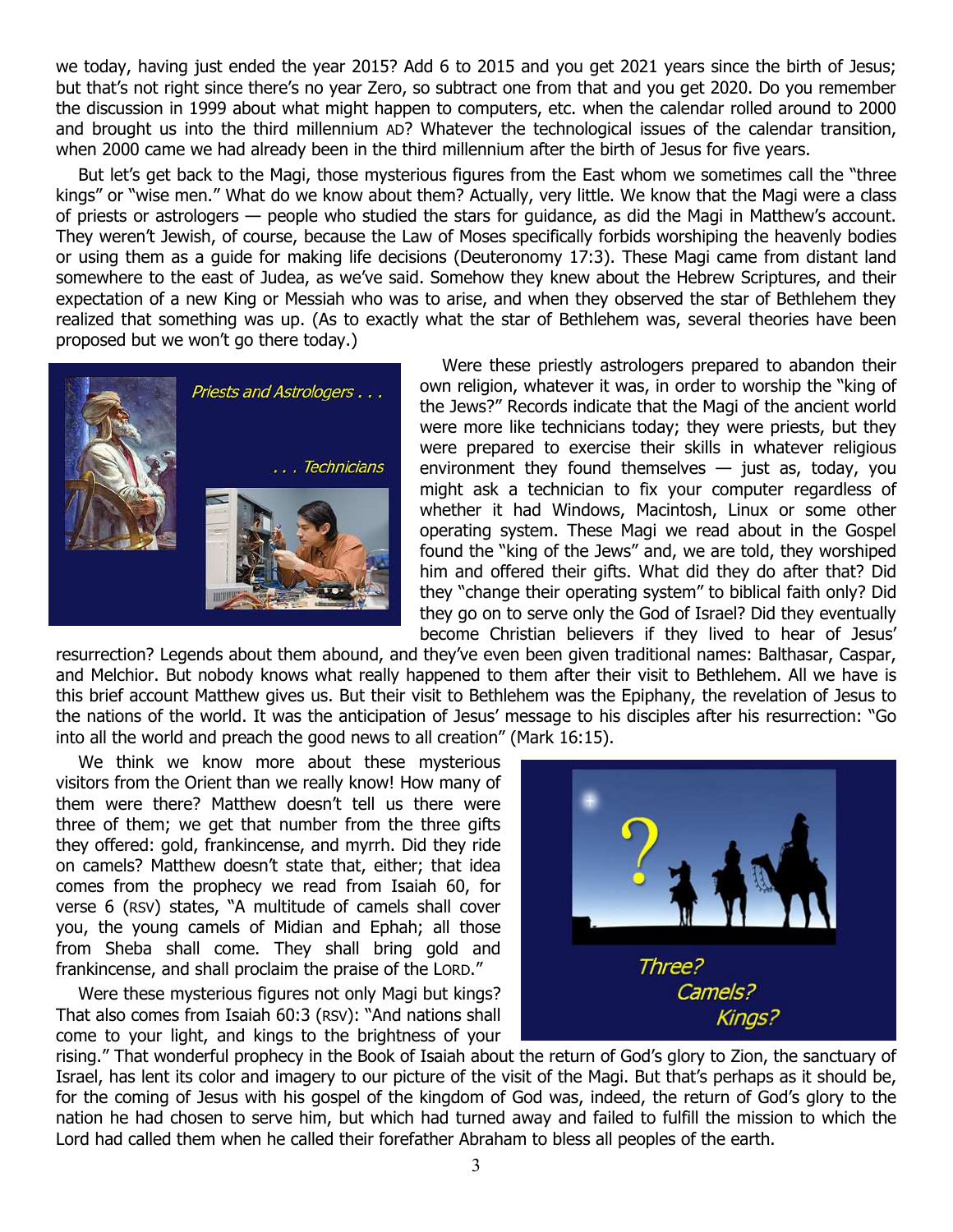What about those three gifts of the Magi — gold, frankincense, and myrrh? The familiar carol by John Henry Hopkins, Jr. brings out what these gifts mean. It also suggests how we, too, might respond to the birth of our King.

Born a King on Bethlehem's plain, Gold I bring to crown him again, King forever, ceasing never, Over us all to reign.



"Born a King on Bethlehem's plain, Gold I bring to crown him again . . . "

Gold is still a symbol of power, a repository of wealth. Watching the news on TV, how many ads for gold do you see every day? In the uncertainty of today's world economy, some people are investing in gold. As Christians, we don't rely on *gold* to see us through difficult times. After all, you can't eat gold, or heat your house with it. We trust the Lord to give us wisdom in managing our resources, whatever they are, and to provide the things Jesus said he already knows we need.

Nevertheless, gold is still the symbol of excellence and superiority, like the "gold standard" for some type of equipment, or the "gold medal" presented to someone who achieves something special. In the gifts of the Magi, gold symbolizes the royal power of Messiah Jesus. The Hebrew Scriptures proclaim that the Messiah, the anointed

One of Israel, is to be the ruler of all the earth and not just some small nation on the eastern shore of the Mediterranean. And the resurrection of Jesus makes it evident that he is that Messiah, who declares, "All authority in heaven and on earth has been given to me" (Matthew 28:18).

Gold also represents our wealth, however great or small that may be. This gift of the Magi reminds us that, as worshipers of God, we need to "put our money where our mouth is." We may think of ourselves as loyal Christian believers, but if we're holding back our "gold" this might be an indication that our faith isn't as strong as we would like it to be  $-$  perhaps we're uncertain about whether Jesus really is the King the Scriptures make him out to be. (I'm thankful that in this church I don't really have to say much about that, because our treasurer's reports at board meetings are always positive.)

The next stanza of the familiar carol brings out the significance of the Magi's second gift to the newborn Jesus:

Frankincense to offer have I; Incense owns a Deity nigh; Prayer and praising, voices raising, Worshiping God on high.

In Scripture, incense is the symbol of prayer and worship. In the Temple of Israel there was a special "altar of incense" in addition to the altar of sacrifice. The wafting smoke, the pungent aroma of the incense offering helped worshipers to sense the presence of God in the Temple, which was the meeting place of heaven and earth. If the worshiper couldn't be present at the Temple, because he lived too far away or for some other reason, he could pray



with Psalm 141: "Let my prayer be counted as incense before thee, and the lifting up of my hands as an evening sacrifice!" (Psalm 141:2). The imagery of incense carries over into the New Testament as well, where it speaks of the presence of the Messiah; Paul writes to the Corinthians, "For we are the aroma of Christ to God among those who are being saved and among those who are perishing, to one a fragrance from death to death, to the other a fragrance from life to life" (2 Corinthians 2:16).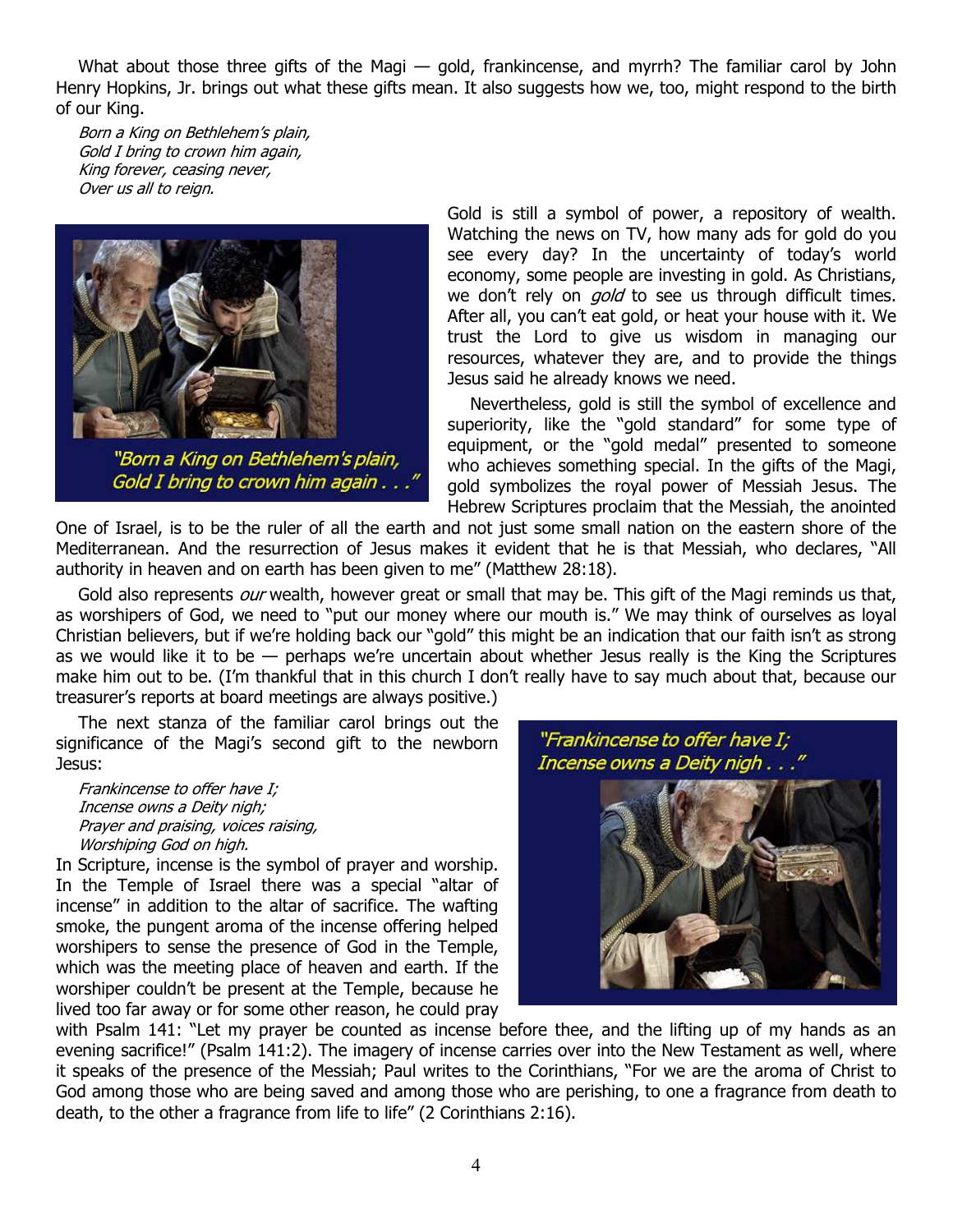The Magi's offering of incense, then, reminds us of prayer and worship in the presence of the holy God. But what is worship? In the Bible, worship is more than coming to church, sitting down, listening to a preacher, and maybe singing a song or two. This is what Matthew tells us about the worship of the Magi: "When they saw the star, they were overjoyed. On coming to the house, they saw the child with his mother Mary, and they bowed down and worshiped him" (Matthew 2:10-11). The presence of the newborn King didn't just impress the Magi as an idea to be considered, or even as something to be talked about. It moved them to action visible action. They "were overjoyed," or as another translation says, they "rejoiced exceedingly with great joy." The Bible's repetitive way of describing what they did suggests it was something you could see; perhaps these dignified eastern visitors shouted for joy or even danced around.



And when they entered the house where Jesus was they didn't just hand over their gifts and stand around watching the Holy Family's reaction. Matthew says they "bowed down and worshiped" the child Jesus; the Greek word here, which is the usual biblical word for worship, indicates something you do with your whole body. You don't just bow your head; instead, you get down on your knees and maybe even prostrate yourself on the floor. In the ancient world this was the expression of affirming your loyalty to a higher authority, which is what worship really is.

By biblical standards, what we call "worship" today is pretty tame stuff. I think the Magi set us an example with their gifts; they not only "put their money where their mouth was," they also put their bodies into it as well. I've

seen that happen here, as some of you have moved a few rows closer to the front, or come forward for special prayer; and I believe a while ago I even saw someone raising their hands in praise — in addition to me, I mean! Whatever it is you feel comfortable doing, do *something* to make it evident that worshiping the Lord isn't just a passive exercise or just a head trip.

Let's take up the third gift of the Magi, as described in the carol by John Henry Hopkins:

Myrrh is mine; its bitter perfume Breathes a life of gathering gloom; Sorrowing, sighing, bleeding, dying, Sealed in the stone-cold tomb.

For some reason, when thinking about the meaning of these gifts of the Magi, many Christians seem to have concentrated on the third gift of myrrh. Myrrh is a spice used in preparing a body for burial, and it seems a

strange gift to offer a newborn child because it speaks of his eventual death. Of course, this gift was appropriate. We understand that the death Jesus would undergo on his cross was part of the plan of God to deal with human sin by collecting it all in himself, so to speak, and bearing its penalty. And sometimes that's all we think of when we consider Jesus; as a favorite hymn says, "And when I think that God, his Son not sparing, sent him to die, I scarce can take it in."

But *Jesus wasn't born just to die;* if that were so, why did Matthew and the other Gospel writers bother to tell us what he did between his birth and his death, between Bethlehem and Calvary? (And John tells us, at the end of his Gospel, that Jesus did a lot more that there wasn't room to write down.) As we think of the gift of myrrh, and



the cross that awaits the newborn Savior, let's also remember the gold and the frankincense. Let's remember that Jesus is also the King; as another carol says, "He rules the world with truth and grace." As the Ruler he deserves our gift of "gold," our material substance that helps his church to go forward in the service of his